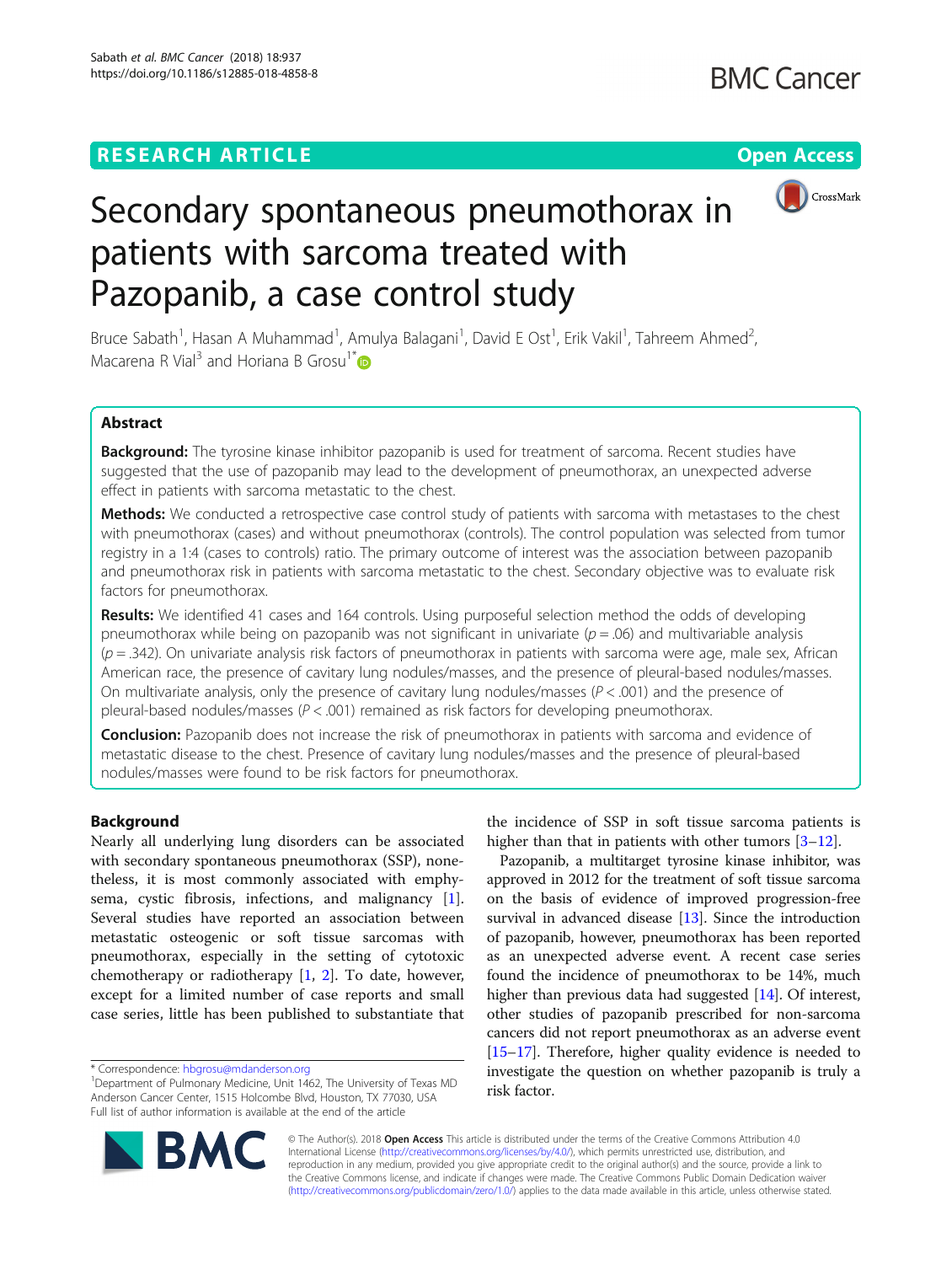The primary outcome of our study was an assessment of the association between pazopanib and the occurrence of SSP in patients with sarcoma. We hypothesized that pazopanib is associated with a higher risk of SSP in patients with evidence of metastatic sarcoma to the lungs. Our secondary objective was to evaluate risk factors for SSP in patients with sarcoma.

#### **Methods**

#### Study design

This retrospective case control study was designed to obtain preliminary data about the association between pazopanib and pneumothorax in patients with sarcoma metastatic to the lung. The University of Texas MD Anderson Cancer Center Institutional Review Board approved this study (IRB protocol number PA15–0761).

#### Study population

All patients were 16 years of age or older and presented to our institution with a secondary spontaneous pneumothorax between January 1, 2005, and May 31, 2017. Cases were those patients with sarcoma and evidence of metastatic disease to the chest with pneumothorax. These were identified with use of the following International Classification of Diseases (ICD) diagnostic codes: ICD9 (512.89, 512.83, 512.81, 512.82, and 512.0) and ICD10 (J93, J93.9, J93.83, J93.81, J93.12, and J93.11) (Fig. 1). Controls were patients with sarcoma and evidence of metastatic disease to the chest but without pneumothorax. We identified controls from a sarcoma tumor registry at a ratio of 1:4 (cases to controls). We used density sampling to select controls. Incidence density sampling was used as controls were selected from the persons at risk (those with sarcoma) who survived at least as long as the index cases.

#### **Definitions**

Secondary spontaneous pneumothorax was defined as a pneumothorax in the absence of trauma or an iatrogenic cause in a patient with evidence of metastatic disease to the chest (lung, pleura) regardless of the presence of emphysema or other risk factors for pneumothorax.

Evidence of metastatic disease to the chest was defined as biopsy- or cytology-proven metastatic disease, or multiple nodules/masses in a typical radiological pattern (by PET or CT) with findings sufficiently suggestive that the patient was deemed by his/her health care providers to have metastatic disease to the chest.

### Statistical considerations

For demographic and clinical characteristics, we used means and standard deviation to describe continuous variables distributed normally. We used medians and interquartile ranges (25–75%) for non-normally distributed data. We used frequencies for categorical data.

To determine whether pazopanib is associated with SSP in patients with sarcoma we used purposeful selection variables in logistic regression  $[18]$  $[18]$ . We used this method to improve the chances of retaining meaningful confounders, and we looked at the association of the exposure variable (pazopanib) with the other covariates and only included those variables that are associated with the exposure of interest (pazopanib) [[18\]](#page-5-0). The purposeful selection process began with univariate analysis of each variable. Any variable with an arbitrary  $p$ -value cut-off point of 0.15 or confounding level of 15% was included in the multivariate model [[18\]](#page-5-0).

In a secondary analysis to determine the risk factors for SSP in patients with sarcoma we used univariate and multivariate logistic regression, with the outcome variable being SSP. Variables with a P-value of <.20 on univariate analysis were considered candidate variables

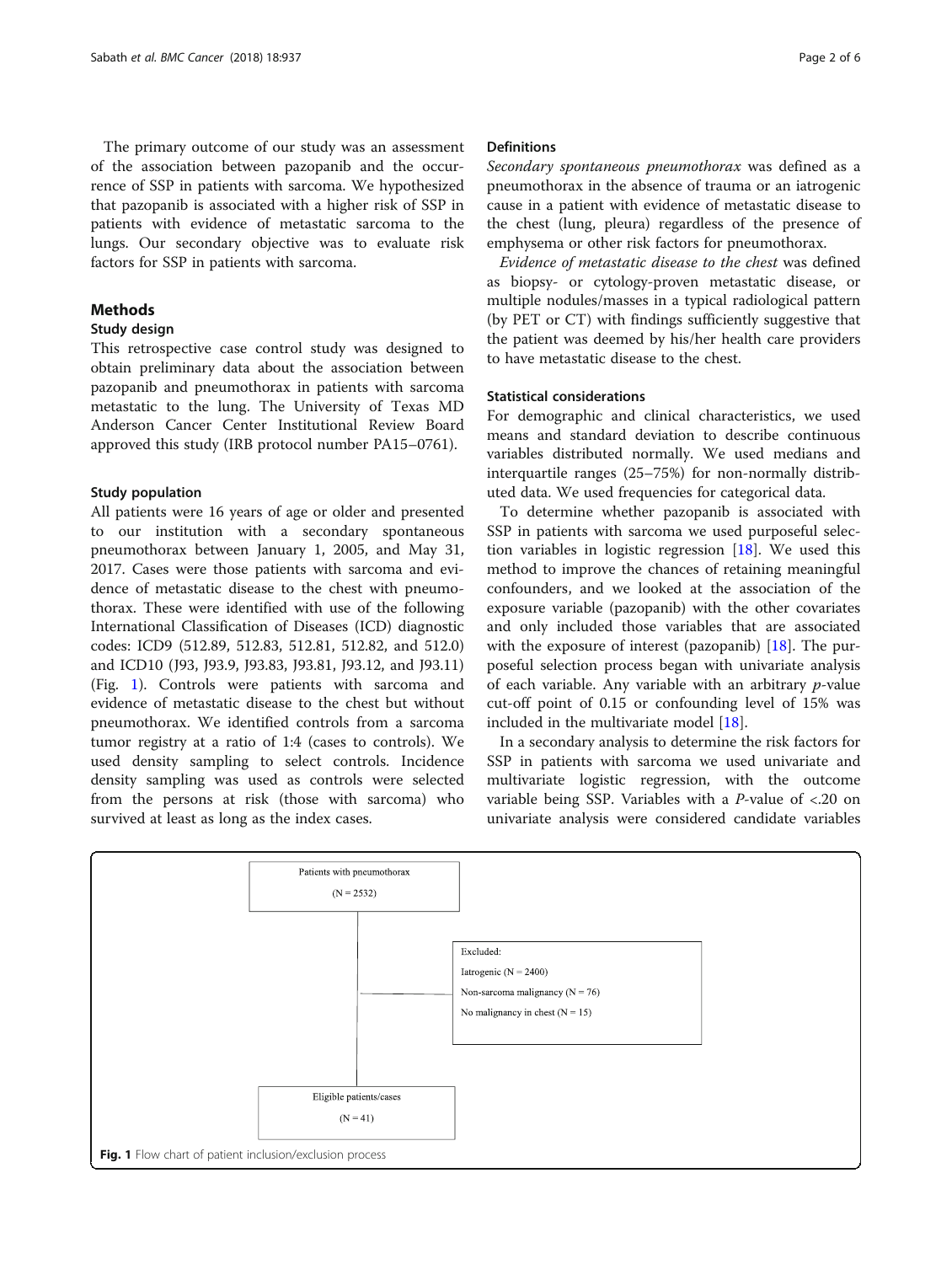<span id="page-2-0"></span>for the multivariate regression model. Backward selection, with a  $P$ -value of <.05 to stay in the model, was used to arrive at a parsimonious multivariable model.

We accepted a two-tailed  $P$ -value of <.05 as statistically significant for all analyses. We used Intercooled Stata 13 software (College Station, TX) for data analysis.

#### Results

We identified 2532 patients with a diagnosis of pneumothorax who were evaluated in our institution during the specified time period. Of these patients, 2400 patients had an iatrogenic pneumothorax, and 15 did not have metastatic disease to the chest; these were excluded. The remaining 117 patients presented with a secondary spontaneous pneumothorax associated with metastatic disease to the chest, among whom 41 had sarcoma. We identified 164 controls from institutional tumor registry. Patient's characteristics by group was provided in Table 1.

The median dose of pazopanib in patients who developed pneumothorax was 800 mg (range 400 mg

Table 1 Patient characteristics

Patient's characteristics by exposure status with measure of the association are presented in Table 2. For the primary outcome of whether pazopanib is associated with SSP only risk factors that are associated with the confounder were included the model using purposeful selection [[18\]](#page-5-0). In the univariate model the odds of developing pneumothorax while being on pazopanib was not significant [OR = 2.40 95% CI (.943 to 6.147)  $p = .06$ ]. In the multivariate model the odds of developing pneumothorax while being on pazopanib was not significant [OR = 1.71 95% CI (.562 to 5.239)  $p = 0.342$ ].

| Characteristics              | Cases/pneumothorax<br>$N = 41$    | Controls/no pneumothorax<br>$N = 164$ |
|------------------------------|-----------------------------------|---------------------------------------|
| Age, years                   |                                   |                                       |
| $Mean + SD$                  | $37.92 + 16.88$                   | $44.8 + 19.5$                         |
| Gender                       |                                   |                                       |
| Male                         | 29 (70%)                          | 77 (47%)                              |
| Female                       | 12 (30%)                          | 87 (53%)                              |
| Race                         |                                   |                                       |
| White                        | 21 (51%)                          | 119 (73%)                             |
| African<br>American          | 10 (24%)                          | 14 (9%)                               |
| Hispanic/<br>other           | 10 (24%)                          | 31 (19%)                              |
| Cavitary lung nodules/masses |                                   |                                       |
| Yes                          | 26 (63%)                          | 36 (22%)                              |
| No.                          | 15 (37%)                          | 128 (78%)                             |
|                              | Pleural-based lung nodules/masses |                                       |
| Yes                          | 35 (85%)                          | 62 (38%)                              |
| <b>No</b>                    | 6 (15%)                           | 102 (62%)                             |
| Emphysema present            |                                   |                                       |
| Yes                          | 2(5%)                             | 1(1%)                                 |
| <b>No</b>                    | 39 (95%)                          | 163 (99%)                             |
| Prior radiation to the chest |                                   |                                       |
| Yes                          | 1(2%)                             | 2(2%)                                 |
| <b>No</b>                    | 40 (98%)                          | 162 (98%)                             |
|                              | Patient was receiving pazopanib   |                                       |
| Yes                          | 8 (19%)                           | 15 (9%)                               |
| No                           | 33 (81%)                          | 149 (91%)                             |

Table 2 Patient characteristics by exposure status

| Characteristics                   | Patient was<br>on pazopanib<br>$N = 23$ | Patient was not<br>on pazopanib<br>$N = 182$ | р     |
|-----------------------------------|-----------------------------------------|----------------------------------------------|-------|
| Age, years                        |                                         |                                              |       |
| $Mean + SD$                       | $40.63 + 3.23$                          | $43.81 + 1.45$                               | 0.456 |
| Gender                            |                                         |                                              |       |
| Male                              | 11 (48%)                                | 95 (52%)                                     |       |
| Female                            | 12 (52%)                                | 87 (48%)                                     | 0.693 |
| Race                              |                                         |                                              |       |
| White                             | 18 (78%)                                | 122 (67%)                                    |       |
| African American                  | 3 (13%)                                 | 21 (12%)                                     |       |
| Hispanic/other                    | 2(9%)                                   | 39 (21%)                                     | 0.355 |
| Cavitary lung nodules/masses      |                                         |                                              |       |
| Yes                               | 10 (43%)                                | 52 (29%)                                     |       |
| No                                | 13 (57%)                                | 130 (71%)                                    | 0.142 |
| Pleural-based lung nodules/masses |                                         |                                              |       |
| Yes                               | 14 (61%)                                | 83 (46%)                                     |       |
| No                                | 9 (39%)                                 | 99 (54%)                                     | 0.167 |
| Emphysema present                 |                                         |                                              |       |
| Yes                               | $0(0\%)$                                | 3(2%)                                        |       |
| No                                | 23 (100%)                               | 179 (98%)                                    | 0.535 |
| Prior radiation to the chest      |                                         |                                              |       |
| Yes                               | $0(0\%)$                                | 3(2%)                                        |       |
| <b>No</b>                         | 23 (100%)                               | 179 (98%)                                    | 0.535 |
| Patient developed pneumothorax    |                                         |                                              |       |
| Yes                               | 8 (35%)                                 | 33 (18%)                                     |       |
| <b>No</b>                         | 15 (65%)                                | 149 (82%)                                    | 0.060 |

to 800 mg) and in those who did not develop pneumothorax was 800 mg (range 400 mg to 800 mg). This was not statistically significantly different ( $p = 0.695$ ).

The median time on pazopanib in patients who developed pneumothorax was 96 days (range 77–1109) and in those who did not develop pneumothorax was 171 days (range 51to 584 days). This was not statistically significantly different ( $p = 0.316$ ).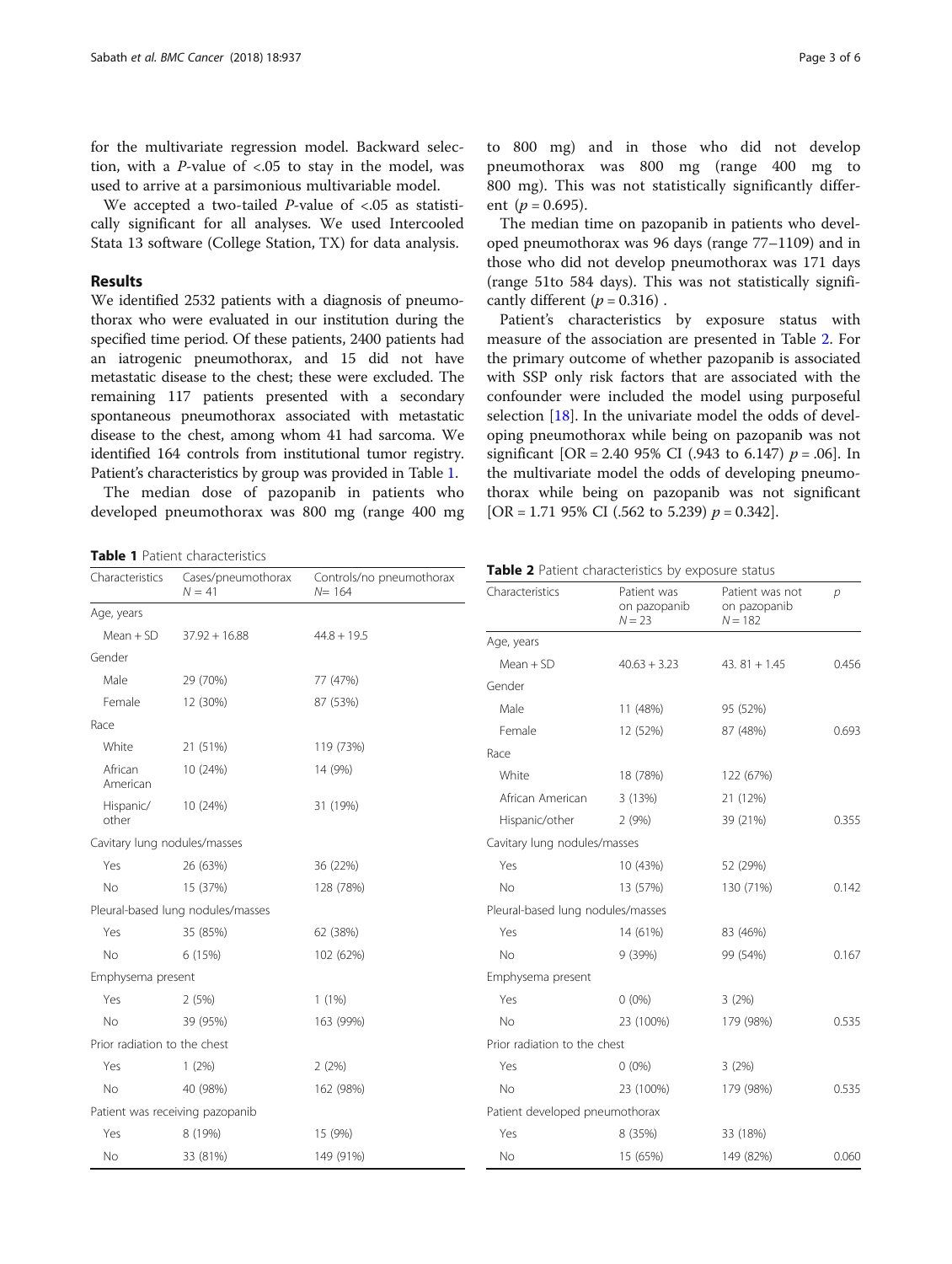For the secondary objective of determining the risk factors for SSP on univariate analysis, age, male sex, African American race (compared with White race), the presence of cavitary lung nodules/masses, and the presence of pleural-based nodules/masses significantly impacted the odds of developing pneumothorax (Table [2](#page-2-0)). The odds of developing pneumothorax while being treated with pazopanib did not reach statistical significance on univariate analysis  $(P=.06)$ . In the multivariate model, only the presence of cavitary lung nodules/ masses  $(P < .001)$  and the presence of pleural-based nodules/masses  $(P < .001)$  remained as risk factors for developing pneumothorax (Table 3).

### **Discussion**

Soft tissue sarcomas metastasize with sizeable frequency, and in nearly one-fourth of patients, the disease metastasizes to the lungs, specifically [[19](#page-5-0)]. With regard to secondary spontaneous pneumothorax as a further complication, several studies have been documented over the years [[3](#page-4-0)–[5](#page-4-0), [7,](#page-4-0) [8](#page-4-0)]; recently, however, the incidence of SSP increased with the introduction of pazopanib for patients with sarcoma metastatic to the lungs [[9,](#page-4-0) [10](#page-4-0), [14,](#page-4-0) [20](#page-5-0)–[23](#page-5-0)]. If there is such an association, this would be problematic because pazopanib is an attractive therapeutic option, given data showing improved prognosis in advanced disease [\[13](#page-4-0)]. Our study addressed this question. We showed that in patients with sarcoma and lung metastasis, pazopanib does not increase the odds of developing pneumothorax.

To our knowledge, this is the largest study of sarcoma patients with lung metastases and pneumothorax. The previous literature included case reports and small series, but none used methods to assess for risk factors of statistical significance as our investigation did. We found 41 cases of sarcoma metastatic to the lungs with pneumothorax and compared them with 164 controls without pneumothorax. The dose and the duration on pazopanib was not different on those patients who developed pneumothorax vs those who did not develop pneumothorax while on pazopanib. We were unable to find an association with pazopanib to explain the difference between these two groups. Notably, the PALETTE trial, which led to the approval of pazopanib for use in sarcoma, detected only a 2% pneumothorax rate despite a large sample of sarcoma patients [\[13](#page-4-0)].

Similar to our analysis, other analyses have found an association of spontaneous pneumothorax with cavitary and pleural-based lung lesions in metastatic sarcoma [\[5](#page-4-0)]. This may provide some insight into the mechanism underlying the development of pneumothorax, which has yet to be clearly defined in this population. It has been suggested that cytotoxic agents may induce necrosis and cavitation of lung nodules, thereby increasing risk of rupture and the development of pneumothorax [[24\]](#page-5-0). Indeed, aside from pazopanib, other chemotherapeutic agents have been reported in association with pneumothorax in patients with advanced sarcoma [\[3](#page-4-0)–[5](#page-4-0), [7](#page-4-0), [8\]](#page-4-0).

A review of the literature describing 153 cases of spontaneous pneumothorax in patients with sarcoma noted that the drugs used most commonly before occurrence of pneumothorax included doxorubicin (49.1%), cyclophosphamide (37.6%), and vincristine (35.8%) [\[5](#page-4-0)]. Despite this theory, two-thirds of patients in this series developed pneumothorax before initiation of any treatment. Similarly, of the 41 study cases from our cohort, 26 (63%) had evidence of cavitation; among this group, only 6 (23%) developed cavitation while receiving pazopanib and 20 (77%) developed cavitation without receiving pazopanib. As such, it is likely the nature of the disease itself—including specific

| Covariate<br>Age                     | Univariate model |        |        | Multivariate model |           |        |        |            |
|--------------------------------------|------------------|--------|--------|--------------------|-----------|--------|--------|------------|
|                                      | <b>OR</b>        | 95% CI |        | $P$ -value         | <b>OR</b> | 95% CI |        | $P$ -value |
|                                      | 0.981            | 0.963  | 0.999  | .041               |           |        |        |            |
| Male                                 | 2.73             | 1.303  | 5.719  | .008               |           |        |        |            |
| Race                                 |                  |        |        |                    |           |        |        |            |
| White                                | 1.000            |        |        |                    |           |        |        |            |
| African American                     | 4.047            | 1.589  | 10.307 | .003               |           |        |        |            |
| Hispanic/Other                       | 1.827            | 0.780  | 1.278  | .164               |           |        |        |            |
| Cavitary lung nodule/mass            | 6.162            | 2.954  | 12.855 | < 0.001            | 7.024     | 3.023  | 16.315 | < .001     |
| Pleural base lung nodule/mass        | 9.596            | 3.817  | 24.123 | < .001             | 10.390    | 3.824  | 28.230 | < .001     |
| Emphysema present                    | 8.358            | 0.739  | 94.54  | .086               |           |        |        |            |
| Prior radiation to the chest present | 2.025            | 0.179  | 22.893 | .569               |           |        |        |            |
| Patient was receiving pazopanib      | 2.408            | 0.943  | 6.147  | .06                |           |        |        |            |

Table 3 Risk factors for developing pneumothorax in patients with sarcoma and metastatic disease to the chest

 $CI =$  confidence interval,  $OR =$  odds ratio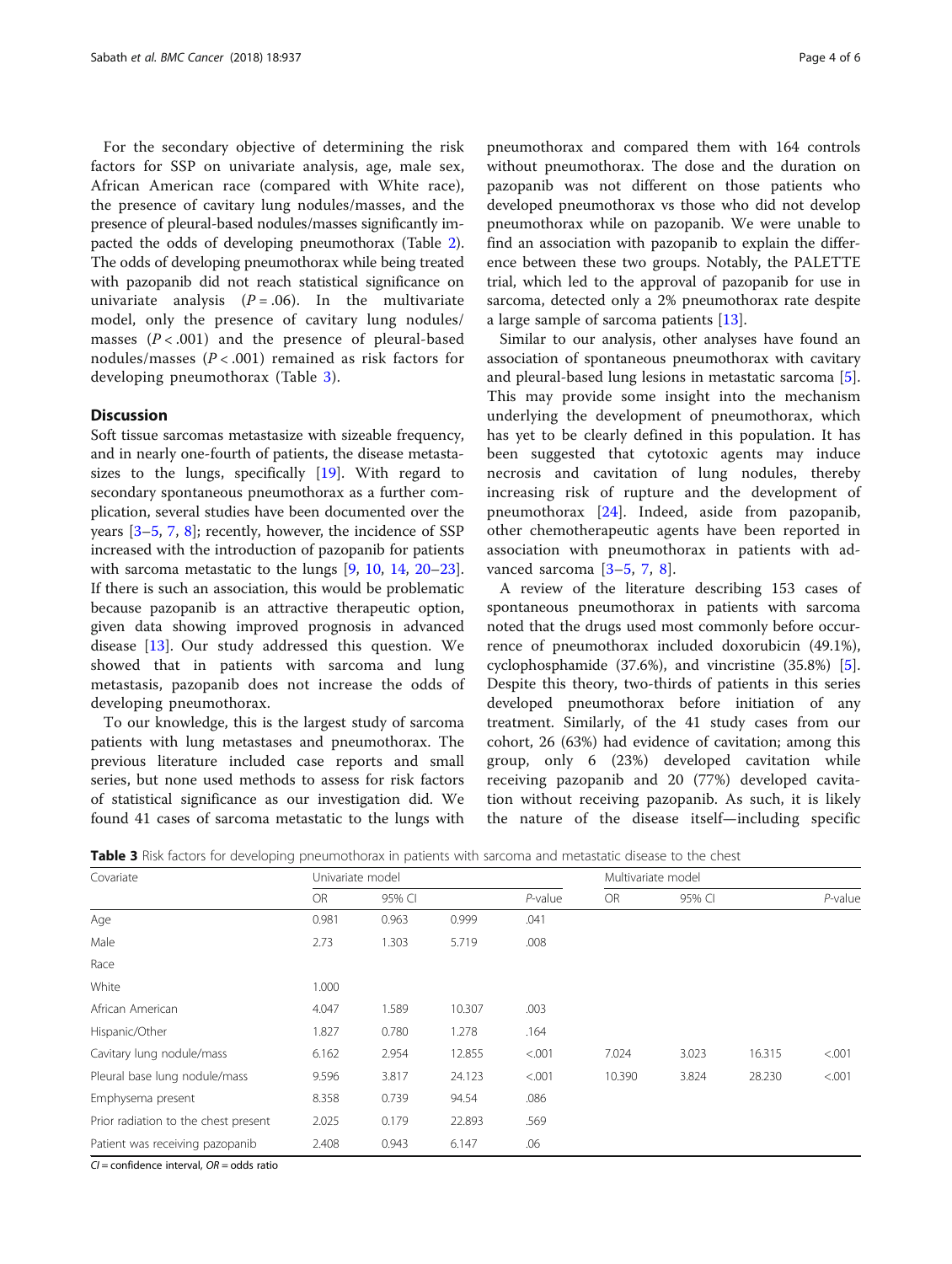<span id="page-4-0"></span>characteristics of lung metastases (e.g., cavitation, pleural location)—that increases the risk of pneumothorax rather than any agent.

Pazopanib is an antiangiogenic agent that targets the vascular endothelial growth factor receptor that in theory has the potential of causing cavitation of lung lesions and increased risk of pneumothorax [13, [25](#page-5-0), [26](#page-5-0)]. However, our data do not support this theory since among our cases, 26 patients (63%) had evidence of cavitation, 6 (23%) of whom developed cavitation while receiving pazopanib and 20 (77%) of whom developed cavitation without receiving pazopanib. We believe that it is likely the nature of the disease, not the pazopanib that increases the risk of pneumothorax in patients with sarcoma and evidence of metastatic disease to the chest. This is also supported by the fact that other tumor types, such as renal cell or ovarian carcinomas, on pazopanib treatment did not report pneumothorax as a complication [\[27,](#page-5-0) [28\]](#page-5-0).

We recognize several limitations to our study including those inherent to case control analyses that are subject to selection bias. The information about exposure is subject to observation bias as well. Moreover, our patients are not directly comparable to those without evidence of metastatic disease to the chest or of a different tumor type so our data cannot be generalizable to other patient populations. In addition, the small sample size may be responsible for failure for find a difference between the pneumothorax and pazopanib. We used purposeful selection method as, in addition to significant covariates, this methodology retains important confounding variables, with an attempt to develop a slightly richer model [\[18](#page-5-0)].

#### Conclusion

On the basis of our findings we conclude that pazopanib does not increase the pneumothorax risk in patients with sarcoma and evidence of metastatic disease to the chest however the study may have been underpowered to detect a difference. Other factors, however, such as the presence of cavitary or pleural-based nodules/ masses, were found to be associated with increased risk of pneumothorax in this patient population.

#### Availability of data and materials

The datasets used and/or analyzed during the current study are available from the corresponding author on reasonable request.

#### Authors' contributions

HG was principal investigator and was responsible for study design, analysis, management, writing, and editing. HG, BS, DO was responsible for study oversight, analysis and writing. HM, AB, EV, TA, MV performed data collection, data entry, and corrections. All authors participated in reviewing and editing the manuscript. All authors read and approved the final manuscript.

#### Ethics approval and consent to participate

The University of Texas MD Anderson Cancer Center Institutional Review Board approved this study and informed consent was waived by the Institutional Review Board 4 with the protocol number PA15–0761.

#### Consent for publication

Not applicable.

#### Competing interests

The authors declare that they have no competing interests.

#### Publisher's Note

Springer Nature remains neutral with regard to jurisdictional claims in published maps and institutional affiliations.

#### Author details

<sup>1</sup>Department of Pulmonary Medicine, Unit 1462, The University of Texas MD Anderson Cancer Center, 1515 Holcombe Blvd, Houston, TX 77030, USA. <sup>2</sup>Thoracic Surgery, The University of Texas MD Anderson Cancer Center Houston, TX, USA. <sup>3</sup>Universidad del Desarrollo Clinica Alemana de Santiago, Santiago, Chile.

#### Received: 1 June 2018 Accepted: 26 September 2018 Published online: 01 October 2018

#### References

- 1. Wright FW. Spontaneous pneumothorax and pulmonary malignant disease--a syndrome sometimes associated with cavitating tumours. Report of nine new cases, four with metastases and five with primary bronchial tumours. Clin Radiol. 1976;27:211–22.
- 2. Fayda M, Kebudi R, Dizdar Y, et al. Spontaneous pneumothorax in children with osteosarcoma: report of three cases and review of the literature. Acta Chir Belg. 2012;112:378–81.
- 3. Fenlon HM, Carney D, Breatnach E. Case report: bilateral recurrent tension pneumothorax complicating combination chemotherapy for soft tissue sarcoma. Clin Radiol. 1996;51:302–4.
- 4. Upadya A, Amoateng-Adjepong Y, Haddad RG. Recurrent bilateral spontaneous pneumothorax complicating chemotherapy for metastatic sarcoma. South Med J. 2003;96:821–3.
- Hoag JB, Sherman M, Fasihuddin Q, Lund ME. A comprehensive review of spontaneous pneumothorax complicating sarcoma. Chest. 2010;138:510–8.
- 6. Han SS, Diznoff B, Renzi EM. Spontaneous pneumothorax as a complication of pulmonary metastatic sarcoma. A report of three cases. Del Med J. 1976;48:139–44.
- 7. Mezghani S, Benzarti M, Njima H, et al. Recurrent spontaneous pneumothorax complicating osteosarcoma pulmonary metastasis. Rev Pneumol Clin. 2005;61:50–2.
- 8. Barnoud R, Collardeau-Frachon S, de la Roche E, et al. [Lung metastases of epithelioid sarcoma revealed by bilateral spontaneous pneumothorax: a pathological diagnosis]. Ann Pathol 2010;30:139–142.
- 9. Jeon SY, Yhim HY, Lee NR. Epithelioid sarcoma with spontaneous pneumothorax and massive pleural effusion. Korean J Intern Med. 2016;31:191–3.
- 10. Petrosyan A, Bergeron P. Extensive surgical treatment of primary pulmonary synovial sarcoma after recurrent pneumothorax. Ann Thorac Surg. 2015;100:1893–5.
- 11. Naomi A, Oyamatsu Y, Narita K, Nakayama M, Maeda M. Pneumothorax secondary to pulmonary metastasis of Angiosarcoma of the scalp;report of a case. Kyobu Geka. 2015;68:551–5.
- 12. Clark MA, Fisher C, Judson I, Thomas JM. Soft-tissue sarcomas in adults. N Engl J Med. 2005;353:701–11.
- 13. van der Graaf WT, Blay JY, Chawla SP, et al. Pazopanib for metastatic softtissue sarcoma (PALETTE): a randomised, double-blind, placebo-controlled phase 3 trial. Lancet (London England). 2012;379:1879–86.
- 14. Verschoor AJ, Gelderblom H. Pneumothorax as adverse event in patients with lung metastases of soft tissue sarcoma treated with pazopanib: a single reference Centre case series. Clin Sarcoma Res. 2014;4:14.
- 15. Friedlander M, Hancock KC, Rischin D, et al. A phase II, open-label study evaluating pazopanib in patients with recurrent ovarian cancer. Gynecol Oncol. 2010;119:32–7.